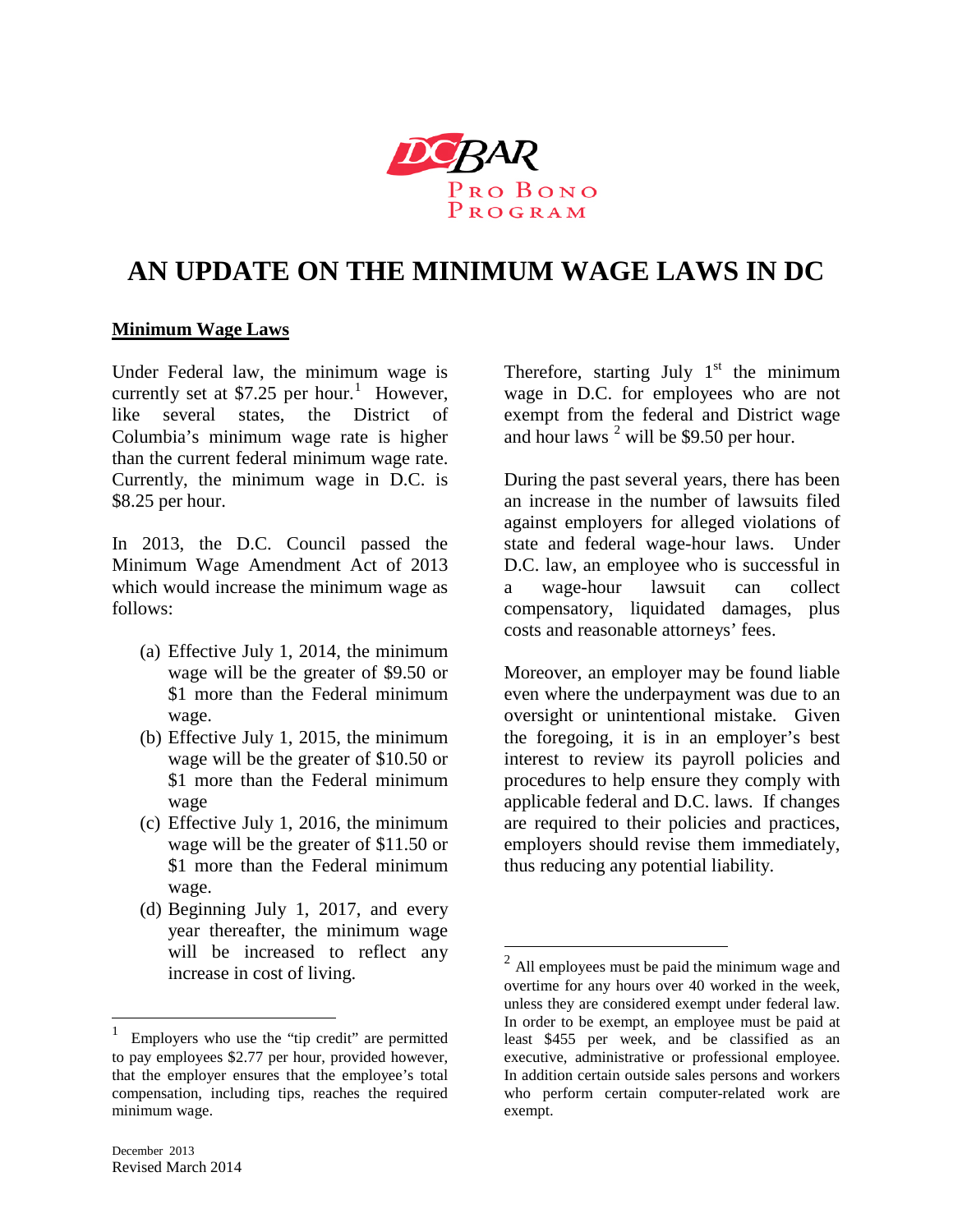The D.C. minimum wage applies to any employee who is not exempt and who:

- regularly spends more than 50% of his or her working time in D.C.; or
- is based in D.C. and regularly spends a substantial amount of his or her working time in D.C. and does not spend more than 50% of his or her work time in any particular state.

For example, if your organization has an employee who spends 60% of his or her time at your offices in D.C., and 40% at your offices in Maryland, the employee must be paid the D.C. minimum wage for all hours worked, regardless of location, because he or she regularly spends more than 50% of working time in D.C.

In a second example, if your organization has an employee who is based in your D.C. office and spends one-third of his or her time in D.C., one-third in Maryland, and one-third in Virginia, the employee must be paid the D.C. minimum wage for all hours worked because he or she spends a substantial amount of work time in D.C. and does not spend more than 50% in any particular state.

## **D.C. Minimum Four Hour Shift Requirement**

D.C. law also requires an employer to compensate an employee for at least four hours of work for each day on which the employee:

• reports for work under general or specific instructions, but does not receive work, or

• is given less than four hours of actual work.

If, however, the employee is regularly scheduled to work less than four hours a day, the employer is required to pay the employee for the hours regularly scheduled (i.e., not the minimum four hours of work).

Should an employer face a situation where it must pay an employee for four hours of work, even though the employee worked for less than four hours, the wage must be calculated by paying the employee's regular rate for the hours actually worked, plus payment at the minimum wage for the hours not worked.

# **D.C. Split Shift Requirement**

D.C. law also provides that an employer must pay an employee for one additional hour at the minimum wage for each day during which the employee works a *split shift*. A *split shift* occurs when an employee's schedule of daily hours worked is not consecutive (i.e., when an employee's work day is split into two or more working periods).

The regulations provide an exception for employees living on the employer's premises. Thus, if an employee lives on the employer's premises, the employer is not required to pay an employee an additional hour for each day he/she works a *split shift*.

## **D.C. Poster Requirement**

Employers subject to federal and D.C.'s minimum wage laws are required to post a copy or summary of the applicable laws and regulations. The poster must be posted in a conspicuous and accessible place in the worksite, such as a communal break room.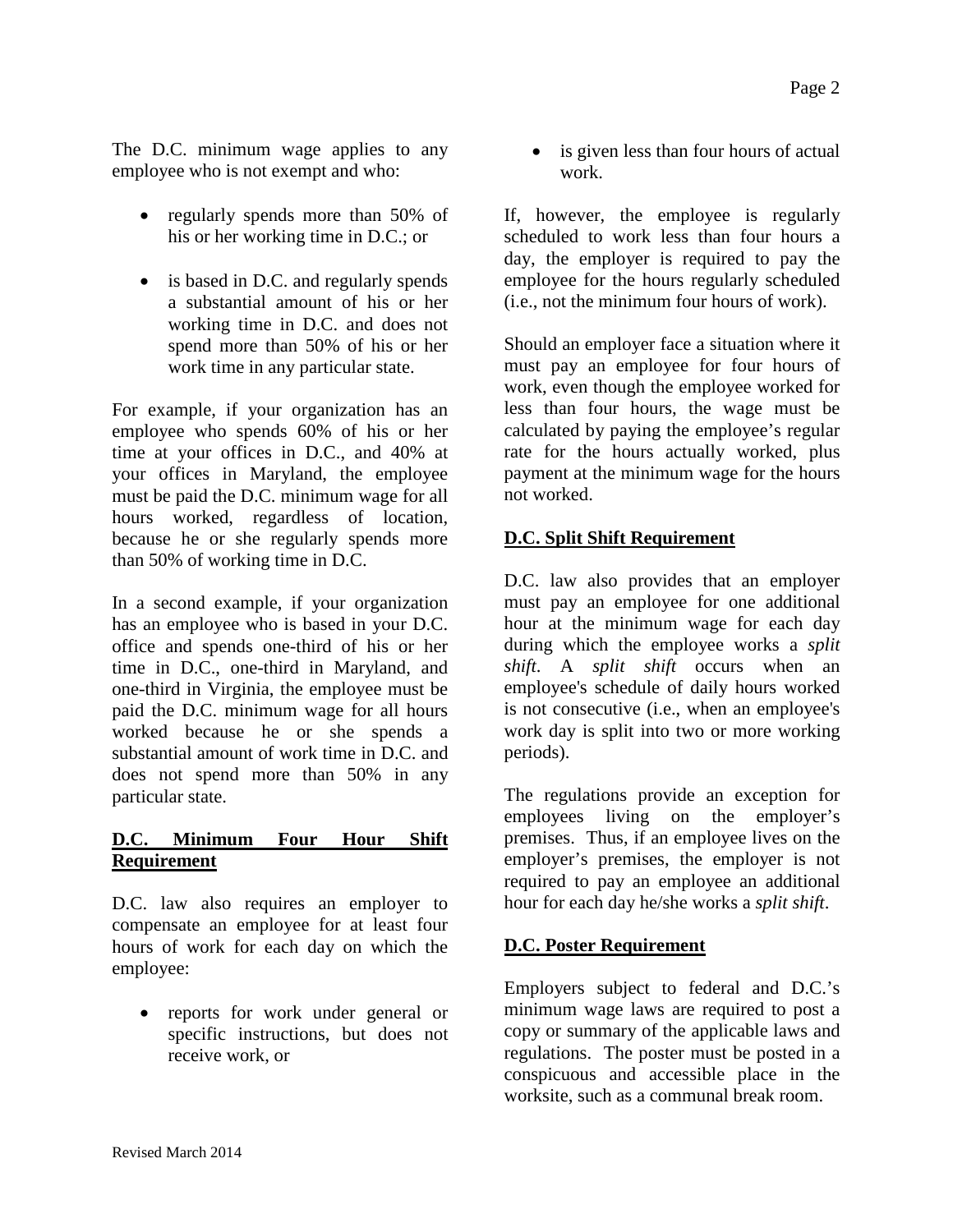Should an employer need a poster, the employer can obtain the poster by visiting the District of Columbia's Department of Employment Services website, at [http://www.does.dc.gov.](http://www.does.dc.gov/)

## **D.C. Living Wage Act**

In addition to the minimum wage laws, employers that receive certain government grants and contracts must comply with D.C. minimum "living-wage." The minimum living wage for 2014 is \$13.60 per hour.

Under the "Living Wage Act of 2006," the minimum living wage is applicable to any employer that either:

- (a) has a contract with, or receives assistance from, the District government in the amount of \$100,000 or more annually; or
- (b) is a sub-contractor and is paid \$15,000 or more from a D.C. government contract, or receives \$50,000 or more from another organization receiving government assistance.

"*Assistance*" is broadly defined as a contract, loan, or tax increment financing that results in a financial benefit.

## **Living Wage Exemptions**

Recognizing the potential fiscal burden the law will place on employers, the law contains several exceptions, enabling certain employers to be exempt from the Living Wage Act's requirements.

Specifically, the law exempts employees of nonprofit organizations that employ fifty (50) full-time equivalent individuals or less provided the organization is exempt from taxation pursuant to section  $501(c)(3)$  of the Internal Revenue Code.

The Living Wage Act also excludes other employees, including:

- work performed under contracts for services needed immediately to prevent or respond to a disaster or imminent threat to public health or safety declared by the Mayor;
- work performed under contracts and agreements between managed care organizations and the Health Care Safety Net Administration or the Medicaid Assistance Administration that are designed to provide health services;
- work performed under Medicaid provider agreements for direct care services to Medicaid recipients are exempt from the living wage requirement, provided, however, that the direct care service is not provided through a home care agency, a community residence facility, or a group home for mentally retarded persons;
- tenants or retail establishments that occupy property constructed or improved using D.C. Government assistance, unless the government assistance was provided by the D.C. Government directly to the tenant or retail establishment;
- work performed under contracts or other agreements that provide trainees with additional services, including case management and job readiness services, provided that the trainees do not replace employees subject to the Act; and